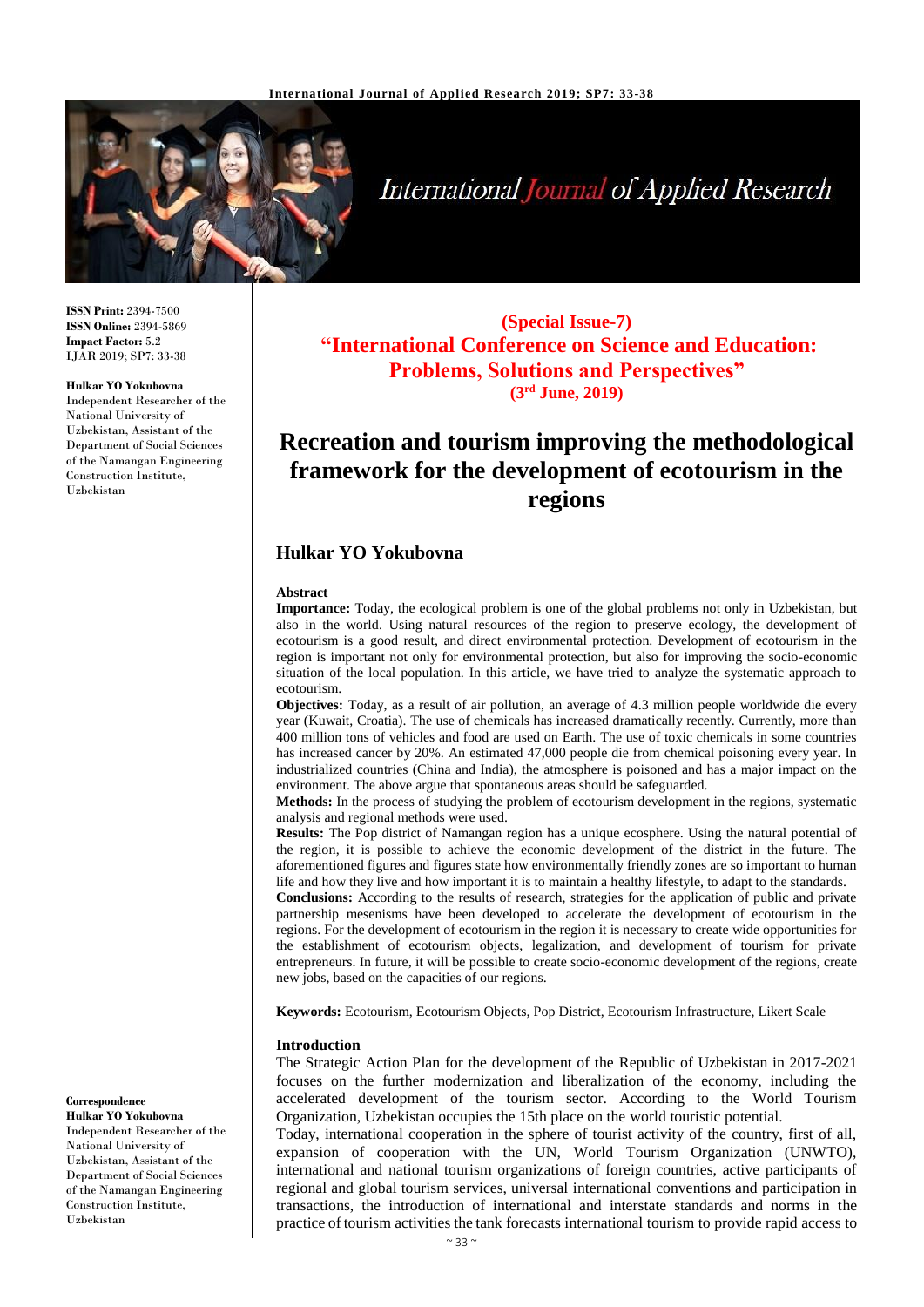the market. Over the past five years, tourism in our country has been paying great attention to the strategic sector, and a number of Decrees of the President the country have been approved and put into practice. In particular, according to the Decree of the President of the Republic of Uzbekistan from December 2, 2016 N UP-4861 "On Measures for Provision of Accelerated Development of the Tourism Industry of the Republic of Uzbekistan", dated February 3, 2018, PF-5326 "On Creating Favorable Cases for Tourism Capacity Development in Uzbekistan About measures for development of access tourism ", from February 7, 2018 N PD-3514" On accelerated development of domestic tourism ", dated February 7, 2018" On additional organizational measures ", February 6, 2018, On measures to ensure resolution of this activity, other normative-legal acts related to implementation of the tasks outlined in this sector plays an important role in the development of the country.

It is also important in the Strategy for the five main priorities of the Republic of Uzbekistan: "Accelerated development of the tourism industry, its role and contribution to the economy, the diversification and quality of tourism services, the expansion of tourism infrastructure" and "ensuring people live in an environmentally sound environment". We believe that it will be an important basis for the accelerated development of the tourism (ecotourism) network in our country.

Currently, Uzbekistan is one of the leading countries in the area of environmental sustainability and environmental protection. Today, the ecological direction of tourism is regulated by the laws of the Republic of Uzbekistan, "On protection and use of wildlife", "On protection and use of wildlife" and "On protected natural territories".

The Decree of the President of the Republic of Uzbekistan "On measures to further increase the responsibility of the local executive authorities in the development of tourism", "On improving tourism infrastructure in economic, environmental, social, cultural and other spheres, Determination and Implementation of Specific Actions to Improve Their Improvement. "has identified intensive tourism in the Republic of Uzbekistan plays an important role in the development.

It is also envisaged to implement the Resolution of the President of the Republic of Uzbekistan №PP-5326 of February 3, 2018 "On additional measures to create favorable conditions for the development of tourist potential of the Republic of Uzbekistan", as well as one of the most important factors of sustainable socio-economic development of the regions domestic tourism development, providing citizens with the cultural heritage and natural resources of the country, there are many reforms in our country.

The Nobel Prize winner, the great French writer Anatol Franz said: "Sometimes a day spent elsewhere gives more than 10 years of home life" and, as we analyze these points, we will clarify the importance of ecotourism's positive impact on human consciousness. A traveler will appreciate every moment and world will change. Unless you become a true ecosystem, you can not figure out what it is, how it feels, and how it changes. Hence, with this guide you will be able to choose to visit the area you like.

The traveller will value every minute, the world will change. Unless you are a true ecosystem, you cannot understand how every person feels, or changes.

There are more than 7,300 cultural heritage sites in the country and most of them are included in the list of UNESCO. At the same time, it is possible to open new tourist routes using the unique nature of our country and the opportunities of recreation zones. Indeed, as President emphasized, as a result of the measures envisaged in the country, we will be able to increase the share of the tourism sector in the state budget.

The report of the World Tourism Organization outlines 10 programs for sustainable tourism development, highlighting the need for "climate change, waste management, sustainable use of land, biodiversity and conservation of protected areas" for the development of ecotourism. Therefore, in the development of ecotourism it is necessary to maintain ecosystem stability, to establish biodiversity and conservation of natural monuments, to develop strategies for sustainable ecotourism development.

The well-known Russian ecological researcher Drozdov А.  $[1]$ ,  $[2]$ ,  $[3]$  proposed to develop the concept of modern ecotourism and to implement its implementation: global, regional and local tasks in the science, education and practice system. He listed the main tasks of the ecological imperious and recreational geography. Concepts, principles, symbols and shapes in the creation of ecotourist concepts and their analysis from the tourist point of view.

"Ecotourism is an integral part of the natural tourism infrastructure, not just the idea, but the specific habit of general tourism, its impact on the environment (negative, neutral and positive) maybe. But, in our opinion, the positive impact of ecotourism is, first of all, a less attractive tourist destination aimed at preserving the environment and ecology.

Ecotourism is a type of tourist attraction that offers unique ways of interacting between people and the environment and ways to reduce the negative impact of this interaction. [4] As the ecotourism accelerates rapidly in the regions, the environment itself, the atmosphere, the environment improves, that is, the nature itself has self-repayment and self-restitution.

According to sociological surveys conducted by the Uzbek tourism national company, 41% of tourists visiting the country express their desire to visit the nature and protected areas of our country [5]

O. Khhamidov, N. Tukhliev, T. Abdulla Eva and M. Usmonov on ecotourism marketing, management and economic issues in Uzbekistan. Scientific and theoretical foundations of ecotourism were studied by A.N. Nigmatov, N.T. Shamuratova and M. Hashimov.

Specifically, (A. Nigmatov, N. Shomuratova, 2011). Based on the above-mentioned definition of tourism, ecotourism from 24 to 6 months in a temporary place of residence, from ecosystems to the protection of the environment, the rational use of natural resources and the restoration of disturbed natural disasters, systematic organization, maintenance and accountancy of different types such a concept conforms to its requirements for Sustainable Development education [6]. OX Khamidov - the result of "double gain" (both health and environmental protection, as well as economic benefits and efficiency); [7] describes tourism as a tourist destination that gives them access to significant environmental and economic outcomes.

When analyzed globally, Lyu Tsziny  $[6]$  in China recommends financing of scientific research and development of ecotourism on a national scale, obtaining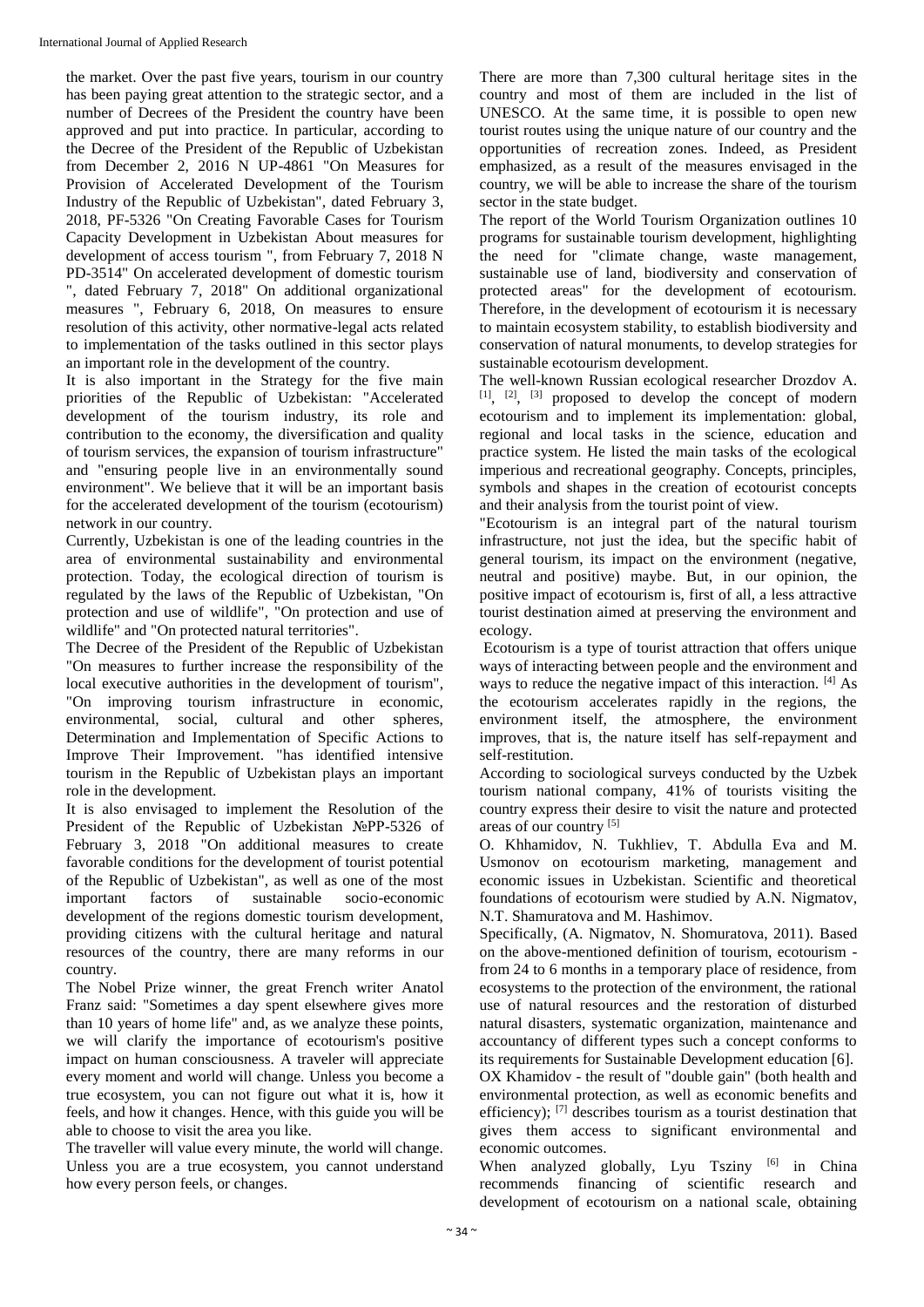concrete proposals from them, carrying out tests at the precincts and creating close and long-term projects of measures. Fu Botsze<sup>[9]</sup>. The development of ecotourism development should be based on creating a national zoning concept.

Ukrainian specialists  $[10]$  have raised the issue of environmental zing the sanitary, recreational and recreational facilities located in the mountainous areas. Prior to inviting local residents and tourists who came to the ecoresort to cure them, they advised them to provide environmental information. In order to preserve wildlife objects, the British scholars have emphasized the importance of shaping their love for nature through the organization of living spaces that are associated with nature and living organisms in recreational and summer children's recreational sites.

However, experts have proved that nature can contribute to the development of tourism industry by paying itself together with such miraculous protection and self-defense, as an effective means of attracting capital in ecological tourism - environmental protection.  $[12]$  So, at the same time, tourists are eager to have a realistic view of nature, quiet and quiet than crowded places, and agree to pay more than 20% for such sites. Taking into account how useful it is for human health, it is up to tourists around the world to show and protect such areas.

From ecological tourism to relatively small countries today, Kenya, Costa Rica, or the Middle East and some Arab countries bring significant gains to the economy of some European countries. According to analysts, today, the income from ecotourism in the world tourism market is 10- 14%. [13]

Studying the experience of Kenya alone, Kenya has been devising strategies for large-scale investments in 1996, and has now been able to attract most of the eco-tourists around the world. [14]

Malaysian scientist Mohdi. R., who has a strong stretch of development in this direction. Jacob, Sh. Ahmed asserts that some local residents can lease their land as an ecotourism object and create green areas, with the local population being able to generate a large source of income every year for lease or sale of birds.  $[15]$  In our country, all activities related to fishing and eco-tourism can be combined with the local population. They are more economical to them.

Today, the promotion of advertising programs in Uzbekistan or in its regions is crucial in the global tourism market.  $[16]$ . A number of research studies have shown that, including I.I. Pirojnik (1985), R. Scientists such as Davidov (1990), A.V. Drozdov (1999) [2], S.R. Erdavletov (2000, 2016) believe that, first of all, for the development of state-wide tourism it is necessary to study, evaluate and develop their tourist and Eco touristic capabilities in the context of certain administrative or natural unions should be disclosed [17].

Fennel D.A (2008) <sup>[18]</sup>, Keyser. X (2009) <sup>[19]</sup> considers ecotourism related points on the Likert scale and allocates five important aspects;

- **1. Non-critical =** Ecotourism literature, the peculiarity of construction objects for the sustainable development of ecotourism;
- **2. Not so important =** To provide a certain amount of economic benefits to the local population;
- **3. Important =** Environmental impacts;
- **4. very important =** Ethical rules of tourism;

**5. Implementation =** Of measures to improve the experience, policies and legislation of ecotourism development;

Wright. P.A. (2003), notes that sustainable ecotourism is part of a tourism paradigm, and all of its trends are of great importance, but it is a peculiar ecotourism that requires less money and less cost to accomplish its goals in tourism. Similar ecosystems are located in the north-western part of Pop district of Namangan Province, which is named after Arashan Buva, located on the slopes and slopes of the Western Tien Shan Mountains. This mini-ecosystem is divided into two types, respectively. 1. Pedigree ecosystems 2. The mountainous slopes ecosystem.  $[16]$  The absolute height of the territory is between 2400 and 4008 meters. In this specific ecological area, the climate is low (in the summer,  $+20 + 22$  ° C,  $-3-15$  ° C in winter and 400-500 mm in winter), 70-75 percent of which are snow in the northern slopes, and on the north-western slopes snow persists continuously, and on the southern slopes covering the surface for 7-8 months. In the foothills of the northern slopes where the snow leaks from the north, in thin layers of mountainous gray soils, the mammals of the world's wildlife, such as the giant, black, red and red wolf, From the bird species: mountain rock, jungle, eagle, sorghum created their habitat. Anthropogenic pressure was minimal in combination with natural conditions.

Lakes (Arashon, Zikirkul, and Kelimchek), low lakes (Arashon Lake) and Betapane swamps occur in lowlands. The Arashon Mountain Valley has a naturally-occurring and healing "Arashon spring". In this ecosystem there are: mammals, gulls, jackals, wildlife, wild boars, wolves and foxes; From the birds - mountainous mulberry, quail, lochin, towel, jellyfish, chicory, sorghum. From the floristic sources grow walnut, dalachoy, mountain rhinoceros, mountain pepper, mountain pea, rhinoplasty, hawthorn, spruce, sparse juniper, rhizome, hydrophilic plants. This ecosystem is used extensively in seasonal livestock, hunting and mountaingardening.

For the intensive development of ecotourism in these regions at the international level:

We believe that further improvement of the application of public and private partnership mechanisms in the field of tourism (ecotourism) will be a good result.

In this regard, the tourism industry mainly operates at national, regional and local levels in the area of involvement of the public sector and the private sector into joint ecosystems, primarily in the area of hotels, restaurants, airports and road transport, travel agencies. Tourism activities mainly support the initiative of the private sector, but the state plays an important role in the development of the industry.

The economic climate affects tourism organizations in two ways. Factors that can affect the costs of the tourist organization, ie the factors affecting the nature of traveling and demand for ecotourism products are as follows:

- a) Customer's expenses
- b) Export demand
- c) Investment demand
- d) public expenditure

It is known that the client's expenses are actually one-time, income, interest rates, and savings are the economic environment. There are two key factors that affect the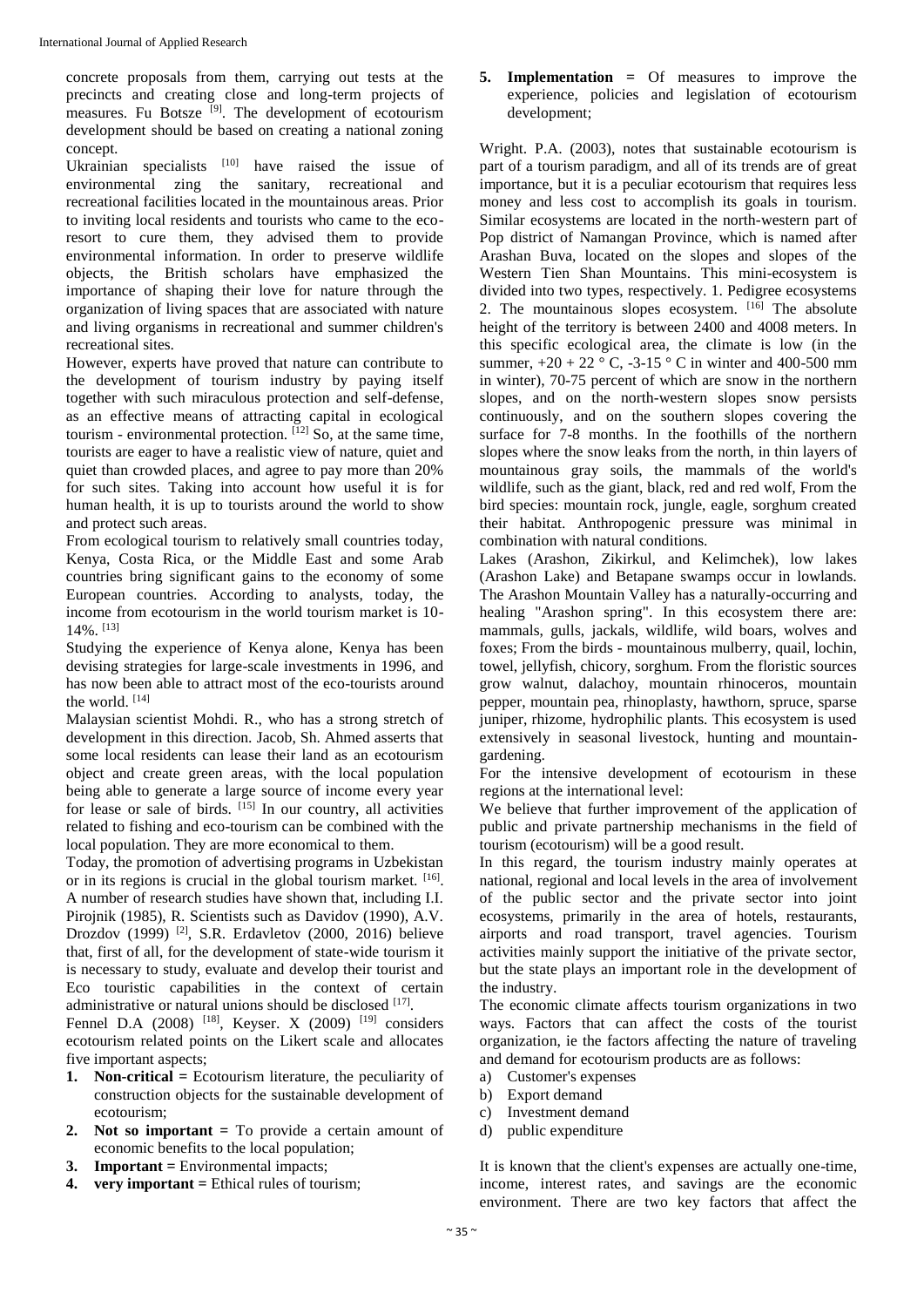demand of the tourism organization for export, so the first one is that the rate of exchange affects the value of exports abroad and the second is the economic growth of the countries.

The main signs of investment demand are customer spending, reserve value and interest rates. The role and extent of the state reflects two aspects depending on the economic situation. That is, the first one is the management and the other is the development of tourism. Key macroeconomic factors affecting vocation and tourism costs; interest rate, inflation, exchange rate and indirect taxes.

The role of the public sector plays a crucial role in the mechanism of tourism in the field of tourism (ecotourism). The state plays an important role in the control of tourism. It eases the situation, limits the state's unfair competition, and hampers the growth of the infrastructure through further improvement and incentives. Additionally, the state plays an important role in maintaining quality standards in hotel construction. The role of the state in tourism can be diverse, such as tourism planning, development of strategic projects, concessions, including financial and credit relations and money supply;

Controlling the components of the sphere of tourism;

- Sales of national and tourist products, export;

- plays an important role in supporting the main interests of tourism during the financial crisis.

We need to estimate the resources needed to estimate the demand or potential demand of a given region and remember that these resources should be the best. The implementation of public sector ecotourism planning projects and the appropriate allocation of territories will be necessary. Stable and steady tourist flow reflects the attitude of citizens of the host countries towards their visitors. It is best for people with these guests to be polite and friendly, because the first impression is crucial to maintaining a longterm image of the country.

In terms of the public sector, tourism investment can be of varying levels. Public sector investment involves focusing on equity and leisure centers, museums, orphanages, computerized alarm systems, locking equipment and infrastructure.



**Fig 1:** The Role of the Private Sector in the Development of Travel and Tourism.

In public and private partnerships, the private sector can offer the following types of services in the travel and ecotourism areas:

We believe that involvement of the private sector in ecotourism will bring significant benefits to society. When economic risks arise in the network, public sector managers and private investors will need to develop joint anti-crisis measures. Government, private investors, foundations and even pension fund organizations should pay partial costs for the construction and reconstruction of joint eco-regions. These public and non-profit partners reduce the risk for the private sector, as it helps to ensure profitability of the project and profitability of the market for equity sales. It is equally important for tourists to invest in equal amounts of

public and private partnerships to create suitable buildings (such as hotels, restaurants, and other eco-villages).

Holiday demand - The economic situation associated with the need, reason, desire, and its implementation depends on the freedom of travel. (Martin 2004) The emergence of a new demand factor in the direction of ecotourism is the first factor that influences the change in the wishes of travelers, the political situation, innovative technological innovations, and so forth. The second factor is the diversity of tourism, service quality, reserve action in the field, etc.

Economic uncertainty in ecotourism is the voluntary contribution of tourists. Tourists sometimes save money when choosing food, hotels. That is why this situation creates some economic uncertainty. But in spite of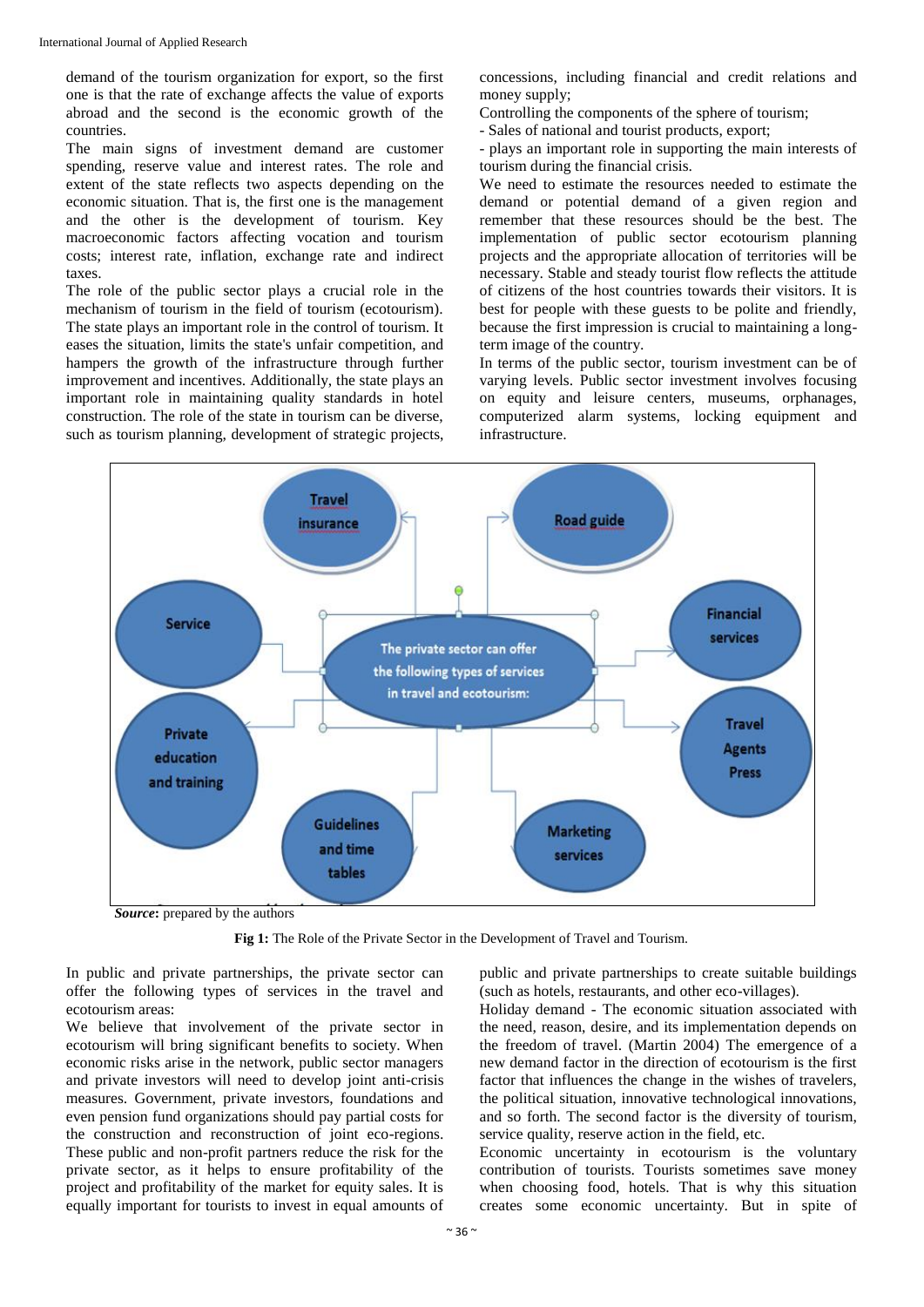economic uncertainties, the state and private sector partnerships are becoming increasingly sustainable, and this sector is likely to become one of the sectors where the economy can be further developed.

However, in order to attract more tourists to the country, tax cuts, simplification of travel, barriers to the industry, especially taxation and regulation are of great importance in our Republic. "... From January 1, 2021, Australia, Austria, Great Britain, Germany, Denmark For citizens of Spain, Italy, Canada, Luxembourg, the Netherlands, the Republic of Korea, Singapore, Finland, Switzerland and Japan;

Individuals traveling to the Republic of Uzbekistan, Indonesia, China (as part of tourist groups), Malaysia, the United States, France, Vietnam, Israel, Poland, Hungary, Portugal and the Czech Republic, reaching 55 years in the amount of the State Budget to be paid the entry fee;

the document confirming the payment of entrance fee is set forth in the Decree of the President of the Republic of Uzbekistan "On measures to ensure accelerated development of the tourism industry", dated December 02,

When we evaluate this field as a country's economic development, the recovery process in other sectors, such as securing employment, securing economic growth and building infrastructure, is slowing down.

The high unemployment rate primarily depends on the consumption of consumer goods related to the consumption of consumer goods, the high tax burden limits consuming costs, and so on. However, according to the analysis, it also changed the behavior of touristic consumers. Today, tourists are sensitive to high prices and are trying to save their time. Direct access to tourism and travel industry service providers and government agencies will be cost-effective, with the goal of creating conveniences for visitors, improving the infrastructure and infrastructure.

Nowadays, we have cities such as Samarkand, Bukhara, Khiva, Shakhrisabz, which serve the service providers of our country, who travel to our country, but we use the potential and natural resources of the "tourist corner" with eco-tourism facilities, it is possible to create in the Fergana valley.

|                                                                                  |                                                               | <b>INVESTMENT PROJECT</b>              |                                 |                                     |     |                    |        |       |
|----------------------------------------------------------------------------------|---------------------------------------------------------------|----------------------------------------|---------------------------------|-------------------------------------|-----|--------------------|--------|-------|
|                                                                                  |                                                               | <b>Ecotourism creation</b>             |                                 |                                     |     |                    |        |       |
| Background information to the initiator                                          |                                                               |                                        |                                 |                                     |     |                    |        |       |
| Legal (physical) person:                                                         | Pop district<br>Creatures                                     |                                        |                                 | Objective of                        |     |                    |        |       |
| Primary occupation:                                                              | ecotourism                                                    |                                        |                                 | the project:                        |     |                    |        |       |
| Total area of the organization:                                                  | 10,0 he                                                       |                                        |                                 | <b>Creatures</b><br>ecotourism      |     |                    |        |       |
| Occupied Building Area:<br><b>Address</b>                                        | 5000.0 KV.M<br>Pop district                                   |                                        |                                 |                                     |     |                    |        |       |
| Operating income (in thousand dollars)                                           |                                                               |                                        |                                 |                                     |     |                    |        |       |
|                                                                                  |                                                               |                                        | Period                          |                                     |     | 2020 y 2021y 2022y | 2023 v | Итог  |
|                                                                                  |                                                               |                                        | Income<br>(thousand<br>dollars) |                                     |     | 2000 2000 2000     | 2000   | 8000  |
| Project cost 5000.0 thousand dollars                                             |                                                               | Operating income (in thousand dollars) |                                 |                                     |     |                    |        |       |
| <b>Project financing</b>                                                         |                                                               | Preliminary economic<br>calculation    | Period                          |                                     |     | 2020 y 2021y 2022y | 2023 y | Total |
| Foreign funds:                                                                   | 5000,0 thousand dollars                                       |                                        | <b>Salaries</b>                 | 600                                 | 600 | 600                | 600    | 2400  |
| Annual production capacity:<br>Annual turnover:                                  | 3000 people<br>2000 thousand dollars                          |                                        | other<br>expenses               | 125                                 | 125 | 125                | 125    | 500   |
| Created jobs:<br>Provision of communication networks:<br>Project payback period: | 200 people<br>electricity, gas and<br>water supply<br>3 years |                                        |                                 | other<br><b>DIDENVILLE</b><br>500.0 |     |                    |        |       |
| Main expenses                                                                    |                                                               |                                        |                                 |                                     |     |                    |        |       |
| Construction and assembly work                                                   | 1500.0 thousand dollars                                       |                                        |                                 | Sales<br>revenue                    |     |                    |        |       |
| Equipment                                                                        | 2500,0 thousand dollars                                       |                                        |                                 | thousand<br>collars):00<br>00.0     |     |                    |        |       |
| Working capital                                                                  | 500.0 thousand dollars                                        |                                        |                                 |                                     |     |                    |        |       |
| other expenses                                                                   | 500.0 thousand dollars                                        |                                        |                                 |                                     |     |                    |        |       |

**Source:** prepared by the authors

**Fig 2:** An investment project for the development of ecotourism in Pop district

## **References**

- 1. Drozdov AV. [Ecological imperative and recreational geography]. - Известия РАН.Серия География, (In Russ.), 1998, 91-98.
- 2. Drozdov AV*.* [Ecotourism: definitions, principles, signs, forms]. Акт. пробл. туризма.- Москва, (In Russ.). 1999, 40-41.
- 3. Drozdov AV. [Modern ecotourism: concepts and practices]. - Москва. КОНРУС, (In Russ.), 2009, 245- 260.
- 4. Golubeva EI, Tulskaya NI. [Ecotourism on PAs in the Russian Arctic: Prospects and Problems], (In Russ.). 2016; 23:68.